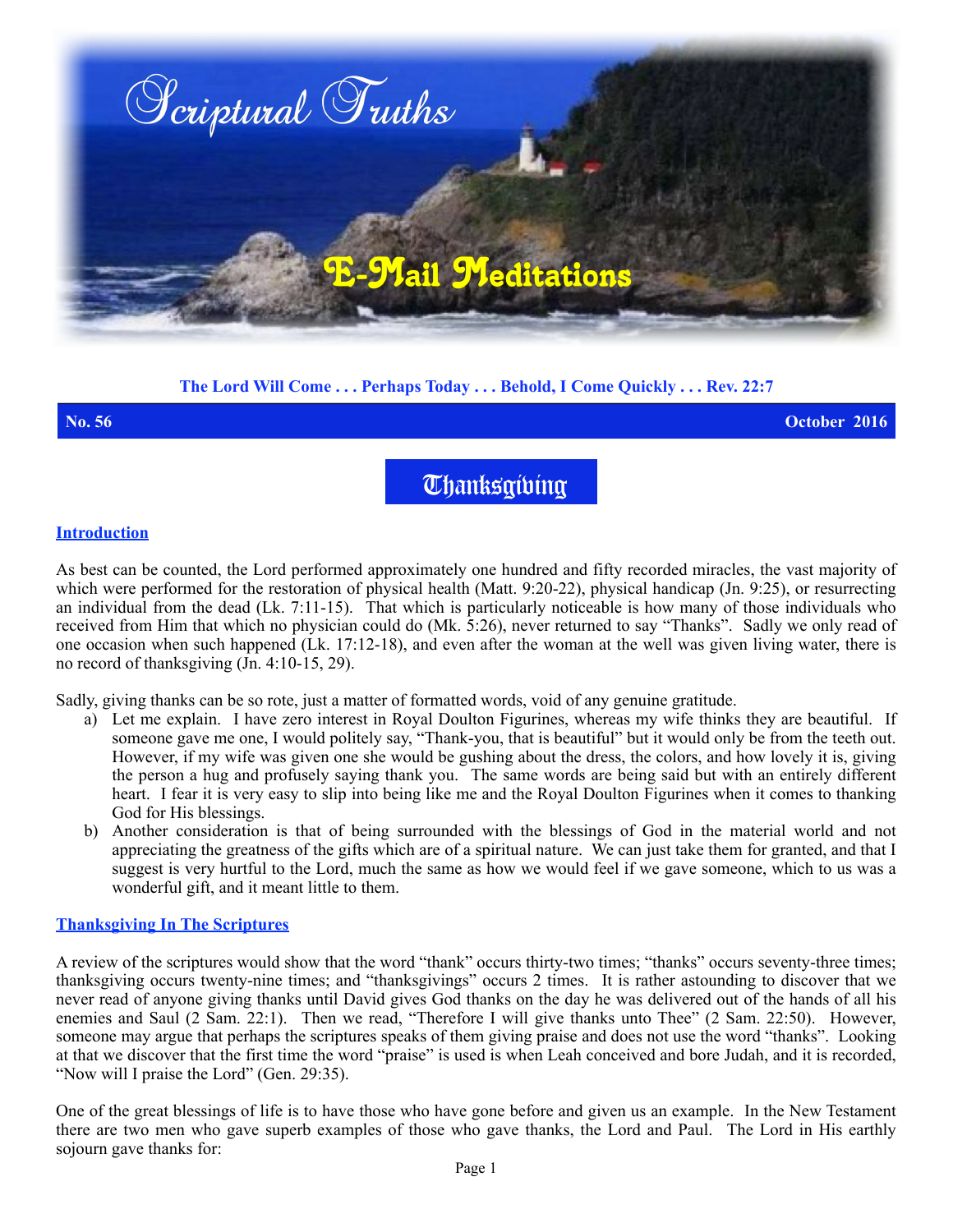- a) "Thou hast hid these things from the wise and prudent, and hast revealed them unto babes" (Matt. 11:25)
- b) At the grave of Lazarus He said: "I thank Thee that Thou hast heard me" (Jn. 11:41)
- c) When the Lord was about to feed the five thousand He gave thanks (Matt. 15:36)
- d) At the institution of the Lord's Supper the Lord gave thanks for the cup (Mk. 14:23) and the bread (Lk. 22:19).

Paul gave thanks for:

- a) The faith of the Romans which was spoken of throughout the world (Rom. 1:8)
- b) Upon every remembrance of the saints at Philippi (Phil. 1:3)
- c) The reception of the word of God by the Thessalonians (1 Thess. 2:13)

## **What Have We To Give God Thanks For?**

- 1) Having lived in Northern Ireland at the height of the troubles, I thank God for the blessing of living in a peaceful country. Of course we in Canada have murders and gangs etc., but when I think of places like Syria etc., we are blessed to live in a country of peace.
- 2) I thank God for the liberty we have as christians. I know it is getting more restricted but in the grace and mercy of God we can still preach the gospel, give a gospel tract, and have meetings. Thousands do not have that blessing.
- 3) Among the many temporal blessings are a clean bed to sleep in at night; good food and a variety of vegetables, fruits, nuts, and breads to enjoy; clean water to drink; clothes suitable to our changing environment; and a dollar in our pockets. I say that is reasons aplenty for thanksgiving.
- 4) To these temporal blessings the apostles wrote of the richest and most precious reasons for thanksgiving to God, three of which are:
	- a) The proffered gift of salvation to the whosoever
	- b) The hope of eternal life
	- c) Blessed with all spiritual blessings in Christ Jesus
	- d) Given unto us exceeding great and precious promises
- 5) Thank God for:
	- a) The proffered gift of salvation to the whosoever (Heb. 5:9)
		- i) I have had the privilege of ministering in twenty-two countries of the world, and as I look further afield to our website on which there has been people from 180 countries across the world, I thank God that no matter who they are, where they are, or what they are, I can assure them that there is sufficient merit in the sacrifice of the Lord to cleanse them from their sins. There never has been, neither will there ever be, an individual who will stand before God and charge Him with bias or favorites, for the free gift is upon ALL men unto salvation. The old verse still stands sure: "For God so loved the world, that He gave His only begotten Son, that WHOSOEVER believeth in Him should not perish, but hath everlasting life" (Jn. 3:16). John wrote: "And He is the propitiation for our sins: and not for our's only, but also for the sins of THE WHOLE WORLD" (1 Jn. 2:2). NO one will ever be able to say, "God never provided salvation for me", or "The work of Christ was insufficient to meet my need", or "God would not give it to me". The Lord has stated: "Him that cometh to me I will in no wise cast out" (Jn. 6:37). The gift of salvation is a genuine offer open to ALL.
	- b) The hope of eternal life (Titus 1:2)
		- i) When we use the word "Hope" it indicates an anticipation without assurance. That is not how it is used when speaking about that which God has given. The Holy Spirit gives us instruction about the "blessed Hope" of the Lord's return (Titus 2:13) and the "hope of eternal life" (Titus 3:7). These are assurances for the word as used by God, and means a confident expectation, a joyous anticipation. The "hopes" which God announces are not mere pie in the sky dreams, but actual realities. We can now in this life be assured that Heaven is our eternal home, we will never be cast into the Lake of Fire, and be bereft of any hope of deliverance for all eternity.
	- c) Blessed with all spiritual blessings in Christ Jesus (Eph. 1:3-6, 11)
		- i) Having spoken of our blessing through and in Christ, the apostle then remunerates the ones so precious to his heart at that moment of time.
			- 1. "He hath chosen us in him before the foundation of the world, that we should be holy and without blame before him in love"
			- 2. "Having predestinated us unto the adoption of children by Jesus Christ to himself"
			- 3. "He hath made us accepted in the beloved"
			- 4. "We have redemption through His blood, the forgiveness of sins"
			- 5. "In whom also we have obtained an inheritance"